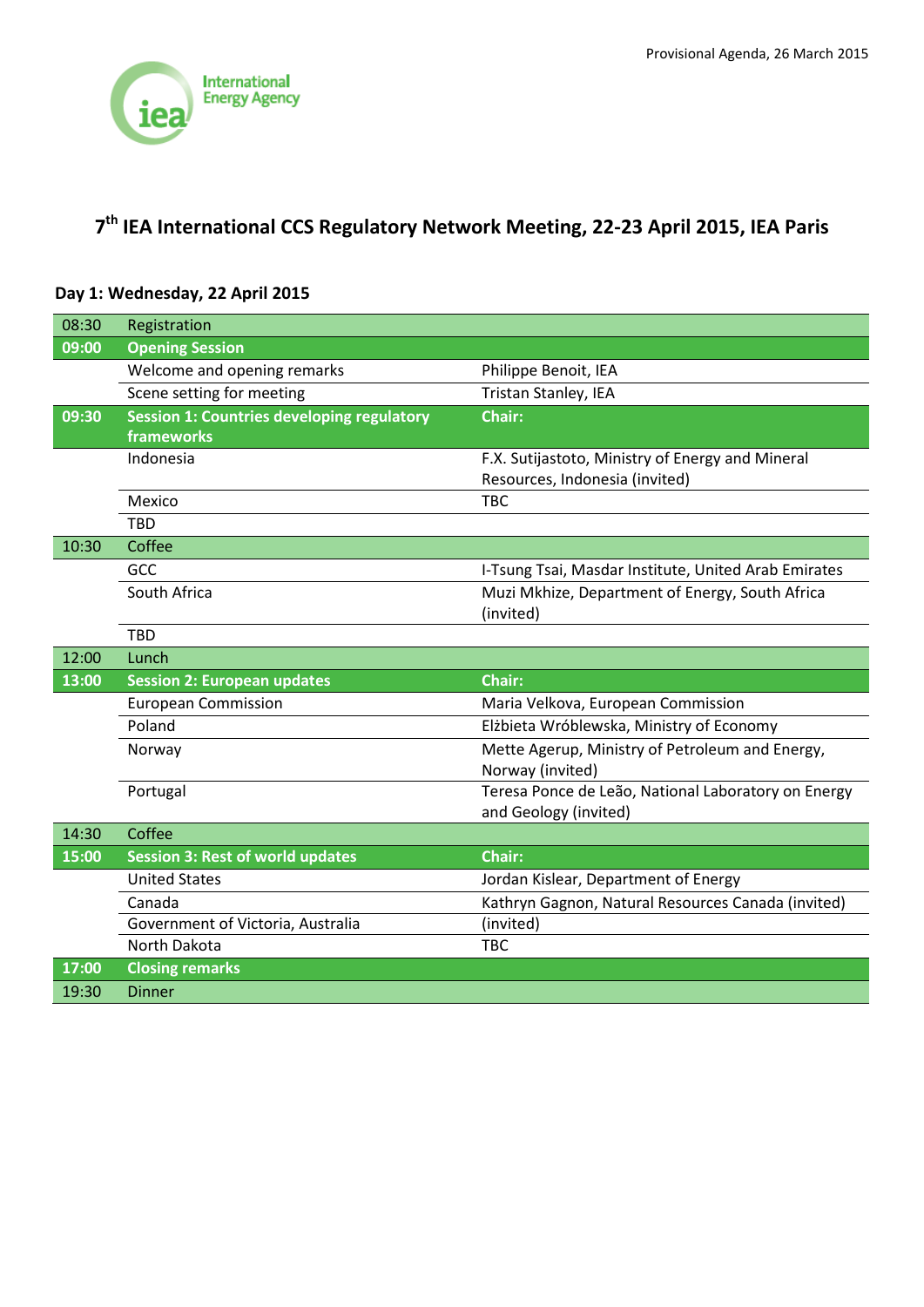#### **Day 2: Thursday, 23 April 2015**

#### **09:00 Session 4: Review of Liability Workshop**

There is a challenge in quantifying the economic or financial cost of the assumption of liability for a  $CO<sub>2</sub>$ storage project. The IEA will host a workshop on 20-21 April in Paris to explore this issue. The outcomes of this workshop will be presented for discussion at the Regulatory Network.

*Panelists: Sean McCoy, IEA; Ian Havercroft, Global CCS Institute* 

### **09:30 Session 5: Permitting processes: project and regulator perspectives**

We have recently seen the issuance of several  $CO<sub>2</sub>$  storage permits around the world. This session will explore the experience of regulators and projects in the permitting process and will hopefully provide interesting and useful insights for other regulators in the design or implementation of their legal and regulatory frameworks. The next edition of the Legal and Regulatory Review will focus on permitting processes and therefore provide a valuable input into the session.

*Panelists: Scott McDonald, Archer Daniels Midland (invited); Jon-Paul Jepp, Shell; Ward Goldthorpe, UK Crown Estate; Government of Victoria (invited)*

| 11:00 | Coffee                                                                                                    |
|-------|-----------------------------------------------------------------------------------------------------------|
| 11.30 | Session 6: Interaction of CCS regulation and<br>domestic and international emissions<br>reduction schemes |
|       |                                                                                                           |

Emissions reduction schemes of whatever form which internalize the cost of CO2 emissions will be needed to drive CCS deployment at any considerable scale. Regulators and policy makers will need to consider how these schemes interact with CCS/CCUS projects; including what is necessary to establish that CO2 is being permanently stored, which party in the CCS chain receives the credit or avoids liability for emitting CO2, and whether there is scope for recognizing negative emissions through BECCS or other similar processes. This session would explore the interaction of CO2 storage regulation with domestic and international emissions reduction schemes and is particularly topical given the upcoming UNFCCC COP meetings in Paris at the end of the year.

*Panelists: Jason Toner, Alberta Energy (TBC); Paul Zakkour, Carbon Counts (invited); Marianna Bolshakova, UNFCCC (invited); TBC*

| 13.00 | Lunch                                             |
|-------|---------------------------------------------------|
|       | 14:00 Session 7: EOR regulations: lessons learned |
|       | ∣ from US experience <sup>∣</sup>                 |

Many CCS projects currently in the development pipeline intend to sell captured CO2 for CO<sub>2</sub>-flood EOR.  $CO<sub>2</sub>$ -flood EOR has been practiced in the US for decades, however not with the intention of permanently storing CO<sub>2</sub>. There is increasing interest in EOR internationally, particularly in China and the Middle East, as a means to increase oil recovery but also as a CO2 storage option and an enabler of CO2 capture. This session offers insights into the EOR industry and its current regulatory treatment for the benefit of regulators and policy makers which may be considering EOR in their own context/jurisdiction. The session will include insights from EOR operators to regulators of EOR projects, and discuss issues such as site selection, current approaches to MMV/MVA.

*Panelists: Neils Peter Christensen, Gassnova, Ahmed Aleidan, Saudi Aramco (invited); John Harju,*